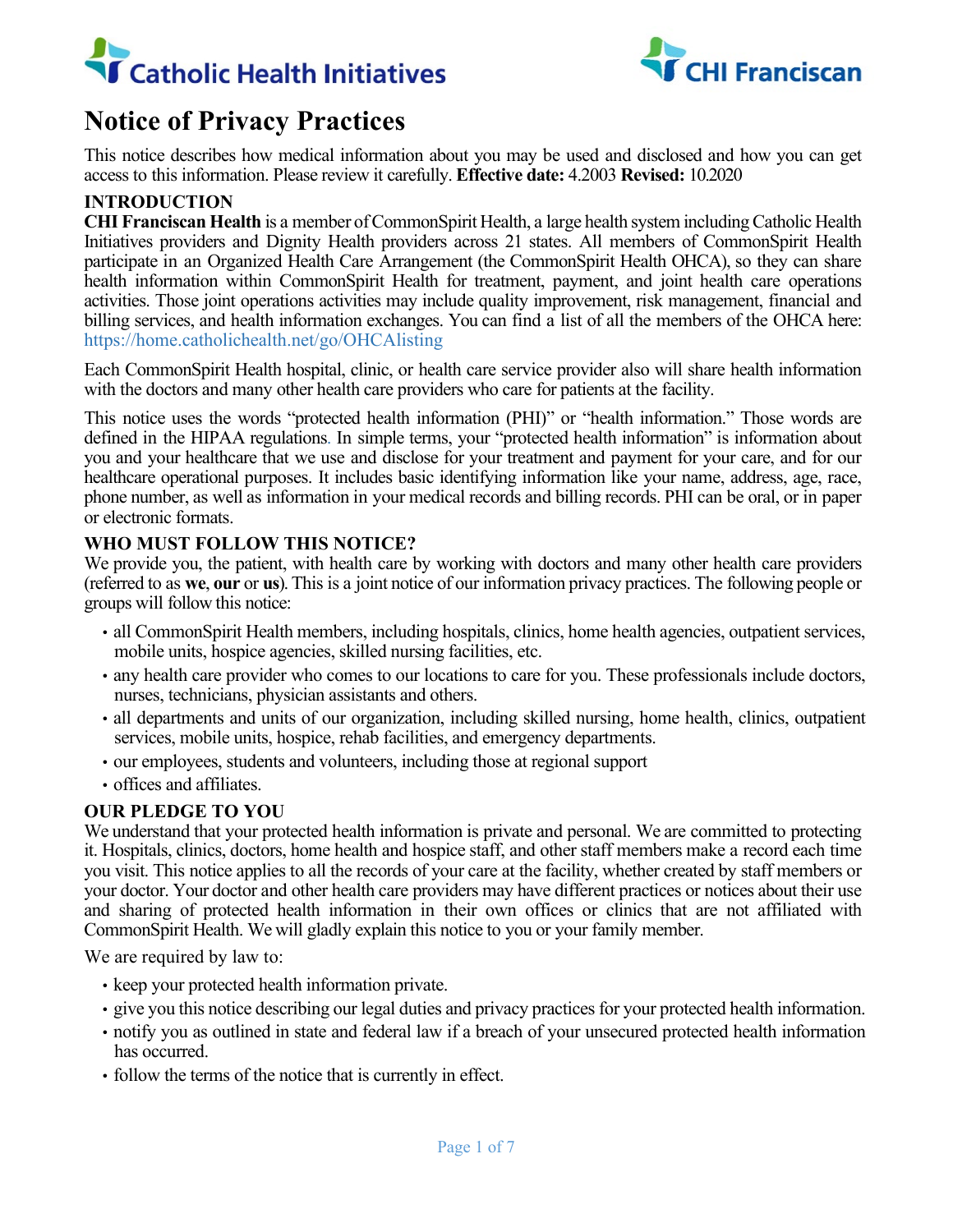# **HOW WE MAY USE AND SHARE YOUR PROTECTED HEALTH INFORMATION**

This section of our notice tells how we may use and share your protected health information, including sharing electronically. In situations not covered by this notice or otherwise allowed by law and regulation, we will get a separate written permission from you before we use or share your protected health information. You can later cancel your permission by notifying us in writing.

We will protect your protected health information as much as we can under the law. Sometimes state law gives more protection to your information than federal law.

Sometimes federal law gives more protection than state law. In each case, we will apply the laws that protect your information the most.

**Treatment:** We will use and share your protected health information, both internally and externally, to provide you with health care treatment and to coordinate or manage your treatment with other health care providers. An example is sending medical information about you to your doctor or to a specialist as part of a referral. We may also share your information with other types of health care providers after you leave our facility, such as pharmacies, home health agencies, specialty hospitals, or long-term carefacilities.

**Payment:** We will use and share your protected health information so we can be paid for treating you. An example is giving information about you to your health plan or to Medicare. We may also need to give information to your health plan to get approval for certain services or to find out if your plan will pay for certain treatment. We may also share your health information with other health care providers involved in your healthcare, such as your personal physician, anesthesiologist, ambulance services, so that they may receive payment for their services. We may also give your healthcare information to individuals who are responsible for payment for your health care, such as the named insured on your health insurance policy. For example, the person named may receive a copy of an explanation of benefits (EOB) related to your care.

**Health Care Operations:** We will use and share your medical information for our health care operations. A few examples are using information about you for:

- improving the quality of care we give you.
- disease management, wellness management, or population health programs.
- patient surveys.
- training students.
- business planning and administration.
- resolving patient complaints.
- getting or keeping our accreditation.
- compliance and legal services.

We may also share your protected health information with people or companies (called business associates) we use to help us with our operations.

**Family Members, Personal Representatives, and Others Involved in Your Care:** Unless you tell us otherwise, we may share your protected health information with your friends, family members, or others you have named who help with your care or who can make decisions on your behalf about your health care. Also, if you cannot agree due to an emergency, we may share needed protected health information about you with your family or friends who are involved in your care, based on professional judgment of what is in your best interest. In rare instances, even without your permission, we may share your information with others if the physician or health care provider feels it is in your best interest.

**Electronic Sharing and Pooling of Your Information:** We may take part in or make possible the electronic sharing or pooling of healthcare information. The most common way we do this is through local or regional health information exchanges (HIEs). Two other types of HIEs we participate in are described in the next two sections. HIEs help doctors, hospitals and other healthcare providers within a geographic area or community provide quality care to you. If you travel and need medical treatment, HIEs allow other doctors or hospitals to electronically contact us about you. All of this helps us manage your care when more than one doctor is involved. It also helps us to keep your health bills lower (avoid repeating lab tests). And finally, it helps us to improve the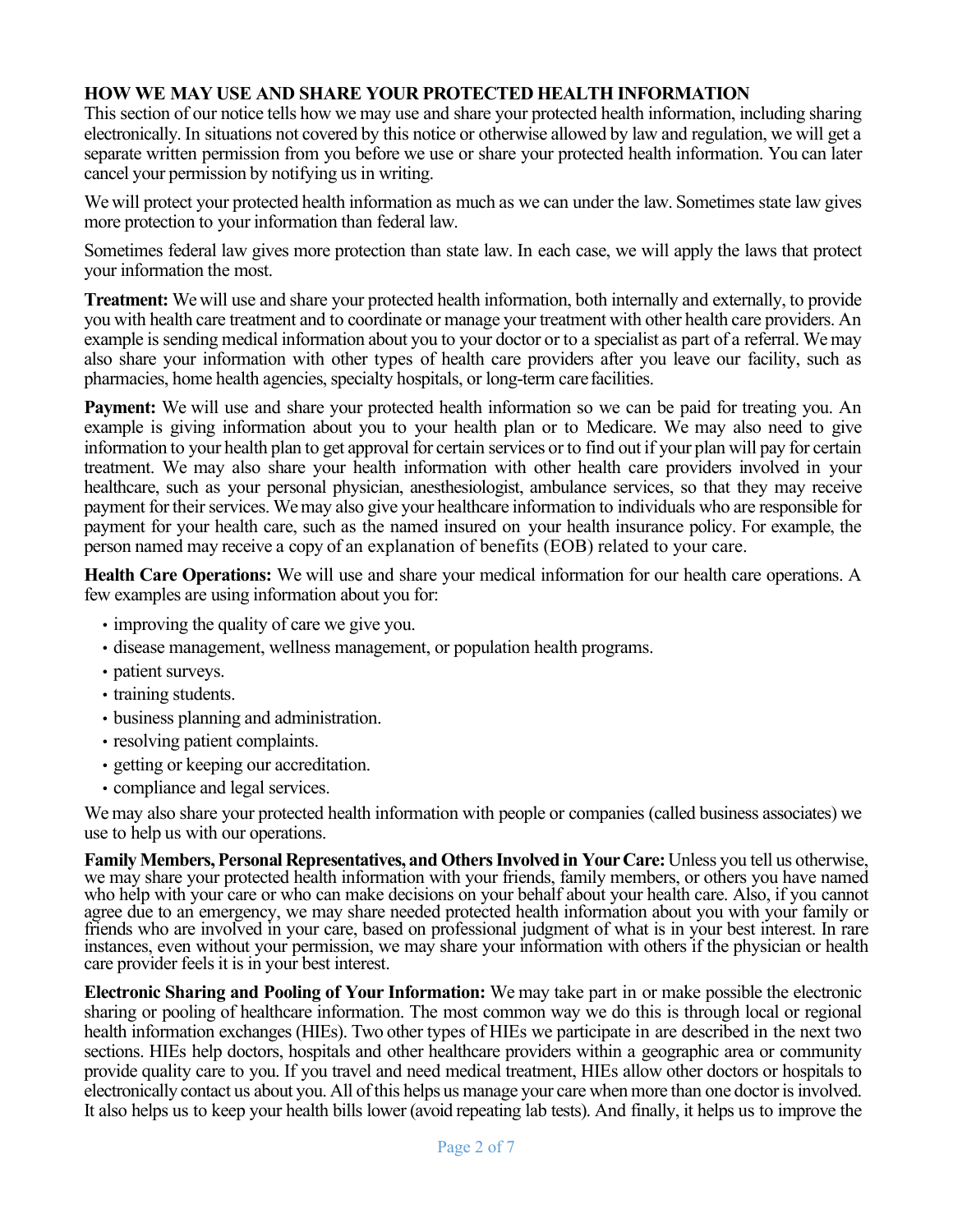overall quality of care provided to you and others. We are involved in national health reform efforts and may use and share information as permitted to achieve regional or national goals, including regional or nationally approved population health management or wellness initiatives.

**CommonSpirit Health's Health Information Exchange.** As a member of the CommonSpirit Health OHCA, this facility participates in the CommonSpirit Health - Health Information Exchange (HIE). Your health information is stored electronically, and doctors employed by, or associated with CommonSpirit Health OHCA members may use and share your health information for treatment, payment, and health care operations.

**State-Based Health Information Exchange.** This facility may participate in statewide internet-based HIE. As permitted by law, your health information will be shared through the HIE to provide faster access, better coordination of care and to assist healthcare providers, health plans, and public health officials in making more informed decisions. To opt in or out of the HIE, you must notify the HIE yourself. To obtain the HIE contact information, please visit: [https://www.catholichealthinitiatives.org/content/dam/chi-national/website/corp-resp-](https://www.catholichealthinitiatives.org/content/dam/chi-national/website/corp-resp-/HIE%20Master%20list%20for%20posting.pdf) [/HIE%20Master%20list%20for%20posting.pdf](https://www.catholichealthinitiatives.org/content/dam/chi-national/website/corp-resp-/HIE%20Master%20list%20for%20posting.pdf) or contact the facility privacy officer.

**Facility Directory:** The directory is available so your family, friends, and clergy can visit you and know how you are doing. Unless you tell us otherwise, we may list your name, location in the hospital, your general condition (good, fair, etc.) and your religion in our directory. We will give this information (except your religion) to anyone outside the organization who asks about you by name. An example is telling your hospital room number to a florist who is delivering flowers to you. Your religion will be given only to appropriate clergy members. If you do not want your name in the directory, please tell the registration personnel. If your name is not in the directory, we cannot tell members of the public or even your family or friends that you are in our facility.

**Fund-raising Activities:** We may use limited information to contact you for fundraising. We may also share such information with our fundraising foundations. You may choose to opt out of receiving fund-raising requests if you are contacted.

**Research:** We may use and share your protected health information for research projects, such as studying the effectiveness of a treatment you received. We will usually get your written permission to use or share your information for research. Under certain circumstances, we may share your protected health information without your written permission. These research projects, however, will be approved by a special committee that protects the confidentiality of your medical information.

**Organ and Tissue Donation:** We may share your protected health information with organizations that handle organ, eye or tissue donation or transplantation.

**Appointment Reminders:** We may contact you by phone, email or text messaging with appointment reminders.

**Internet Based Products and Services:** Working with third parties, we may share your health information so we can offer you internet-based products or services. Using the products or services, you can:

- schedule appointments.
- reduce wait times in our emergency rooms.
- find a physician or get access to your medical information through a portal.

**Treatment Options and Health-Related Benefits and Services:** We may contact you about possible treatment options, health-related benefits or services that we offer.

**Health Education and Health Programs:** We may send you newsletters or brochures or contact you about health-related information, disease management programs, wellness programs, or other local programs that you might want.

#### **INFORMATION SHARING THAT IS REQUIRED OR PERMITTED BY LAW**

We are required or permitted by federal, state, or local law to report or share your health information for various purposes. Some of these required or permitted purposes are: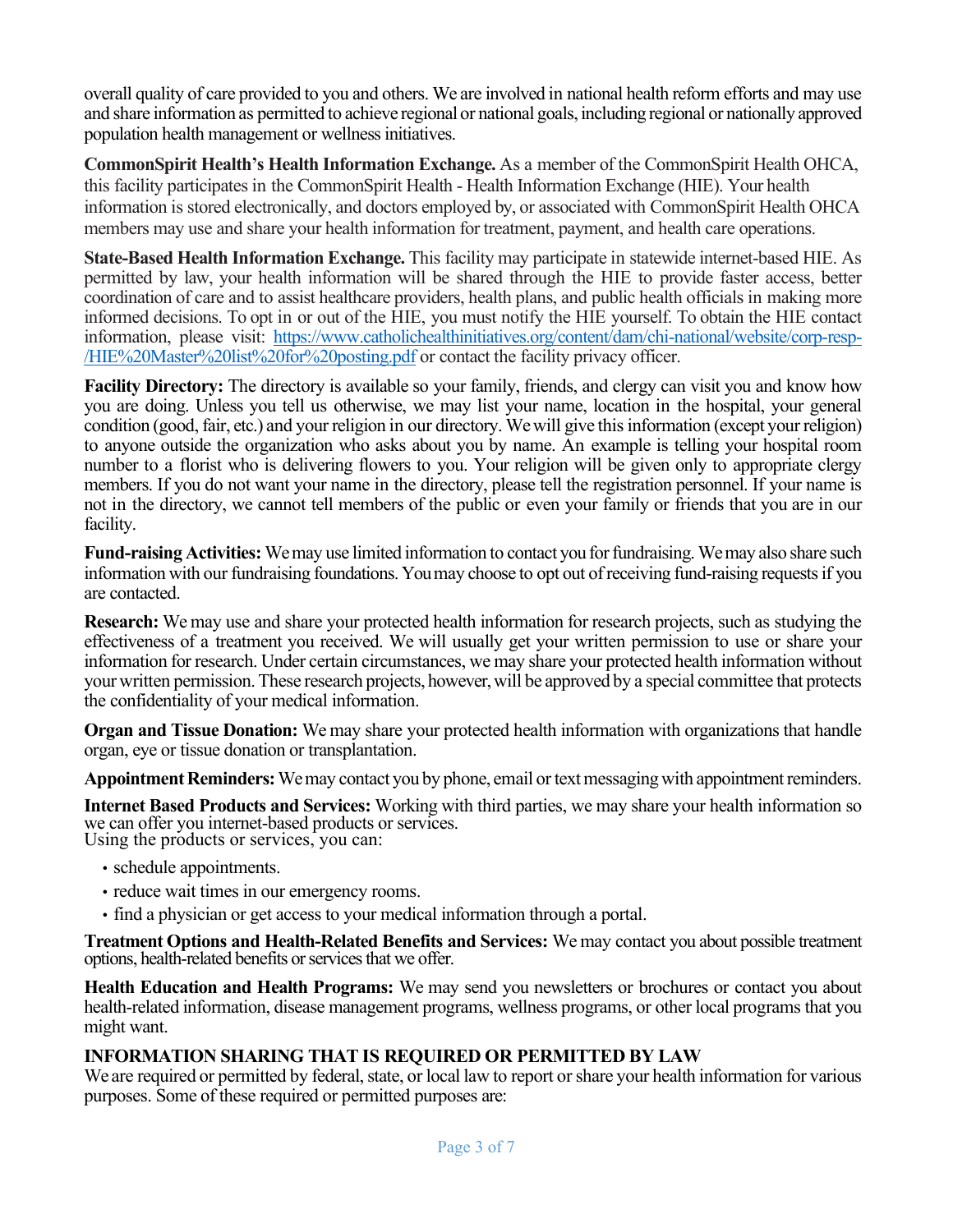**Public Health Activities:** We may share your protected health information as required or permitted by law to public health authorities or government agencies whose official activities include preventing or controlling disease, injury, or disability. For example, we must report certain information about births, deaths, and various diseases to government agencies. We may use your health information in order to report to monitoring agencies any reactions to medications or problems with medical devices. We may also share, when requested, your protected health information with public health agencies that track opioid usage, contagious diseases or that are involved withpreventing epidemics.

**Required by Law:** We are sometimes required by law to report certain information. For example, we must report child and elder abuse and neglect, and in some states, spouse abuse or neglect. We are required to report certain types of injuries, such as injuries caused by firearms. We also must give information to your employer about work-related illness, injury or workplace-related medical surveillance. Another example is that we must share information about tumors with state tumor registries.

**Public Safety:** We may, and sometimes must, share your health information in order to prevent or lessen a serious threat to you or to the health or safety of a particular person or the general public.

**Health Oversight Activities:** We may share your health information with a health oversight agency when allowed by law for health oversight activities. Health oversight agencies include the agencies that run Medicare and Medicaid, and state medical or nursing licensing boards. Health oversight activities include audits, investigations, or inspections. The activities are necessary so the government can monitor health care treatment and spending, government programs and also compliance with civil rights laws.

**Coroners, Medical Examiners and Funeral Directors:** We may share health information about deceased patients with coroners, medical examiners and funeral directors to identify a deceased person, determine the cause of death, or other duties as permitted.

**Military, Veterans, National Security and Other Government Agencies:** We may use or share your health information for national security purposes, intelligence activities or for protective services for the President or certain other persons as allowed by law. We may share your health information with the military for military command purposes when you are a member of the armed forces. We may share medical information with the Secretary of the Department of Health and Human Services for investigating or determining our compliance with HIPAA.

**Judicial or Administrative Proceedings:** We may use or share your health information in response to court orders or subpoenas only when we have followed procedures required by law.

**Law Enforcement:** We may share your health information if law enforcement officials ask us to or if we have a legal obligation to notify the appropriate law enforcement or other agencies:

- in response to a court order, subpoena, warrant, summons or similar legal process.
- regarding a victim or death of a victim of a crime in limited circumstances.
- in emergency circumstances to report a crime, the location or victims of a crime, or the identity, description or location of a person who is alleged to have committed a crime, including crimes that may occur at our facility, such as theft, drug diversion, or attempts to obtain drugs illegally.

**Disaster Relief Purposes:** We may use or share your health information with public or private disaster organizations, like the American Red Cross, so that your family can be told of your location and condition in case of disaster or emergency. We may also use it to help in coordination of disaster relief efforts.

**Workers' Compensation:** We may share your health information for workers' compensation benefits or similar programs that provide benefits for work-related injuries or illnesses if you tell us that workers' compensation is the payer for your visit(s). Your employer or workers' compensation carrier may request the entire medical record for your workers' compensation claim. This medical record may include details regarding your health history, current medications you are taking, and treatments.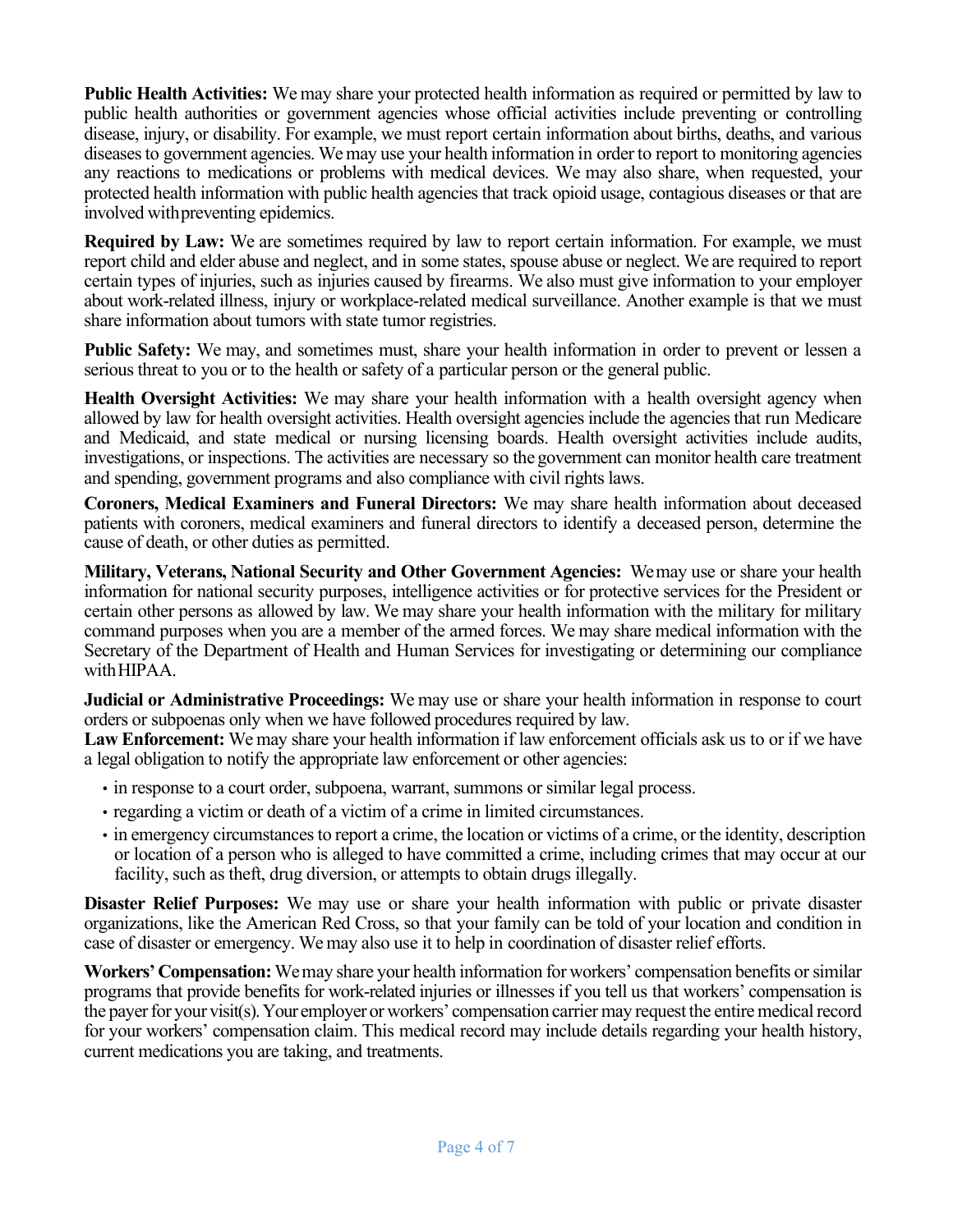**Inmates:** If you are an inmate of a correctional institution or in the custody of a law enforcement official, we may share your health information with the institution or law enforcement official. We may do this for the institution to provide you with health care, to protect your health and safety or the health and safety of others, or for the safety and security of the correctionalinstitution.

# **OTHER USES AND DISCLOSURES OF YOUR HEALTH INFORMATION**

Apart from what we say in this Notice, we will not use or share your health information unless we get your written permission. Under HIPAA, this permission is called an "authorization." If you give us written permission to use or disclose your health information, you may revoke (take back) that permission in writing at any time. If you revoke your permission, we will no longer use or disclose your health information for the purpose involved. However, we cannot retrieve any disclosures that we already made based on your prior permission.

We will get your written permission to use and disclose your health information for these specific purposes when required by law:

## **Marketing**

Marketing means to make a communication about a product or service that you may be interested in buying. If we send a marketing communication to you about a non-CommonSpirit Health service or product, or if we receive payment from a third party in order for us to promote a product or service to you, then we are required to get your written permission before we can use or disclose your health information.

We are not required to get your written permission to talk with you in person or send you information about the following:

- health care treatment options.
- health-related products and services that are provided by CommonSpirit Health.
- case management or care coordination services.
- recommended alternative treatments, therapies, providers, or settings of care.
- samples or promotional gifts of nominal value.

You have the right to revoke (take back) your marketing permission and we will honor the revocation. To find out who to contact for opting out of these communications, please contact the Privacy Officer.

#### **Psychotherapy Notes**

Psychotherapy notes are special notes by a mental health professional that document or analyze the contents of a conversation during a private counseling session or a group, joint, or family counseling session. Psychotherapy notes are kept separate from the rest of your health information, and they may not be used or disclosed without your written permission, except as may be required by law.

#### **Sensitive Medical Information**

We may obtain a written permission from you, when required by state and federal laws, to use or share sensitive medical information, such as mental health, substance abuse, or genetic testinginformation.

#### **Sale of Health Information**

We will obtain your authorization for any disclosure of your health information if we directly or indirectly receive remuneration (money or other valuable things) in exchange for the health information.

## **THIS NOTICE DOES NOT APPLY TO THE FOLLOWING HEALTH RELATED ACTIVITIES**

Some activities may not be covered by this notice and are referred to as Hybrid activities under HIPAA. If you seek services at our wellness or health fairs, for occupational health services, employee health related services, research activities conducted by academic institutions after your information has been legitimately sent to them, or direct access lab services, this notice and HIPAA do not apply.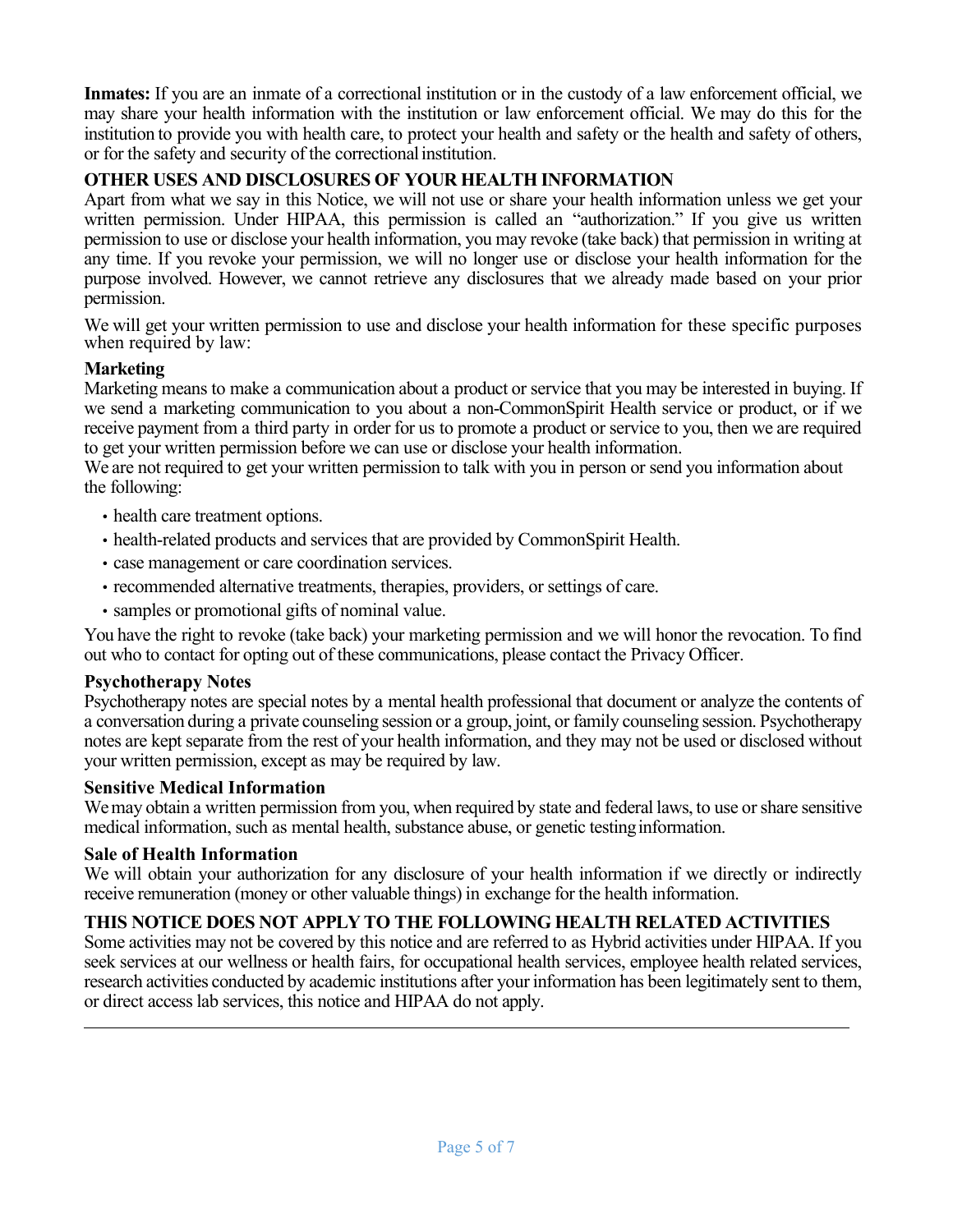# **YOUR RIGHTS REGARDING YOUR HEALTH INFORMATION**

Your rights are listed below. Some of the rights require a written request form. You can get the appropriate written request form from the departments outlined below.

**Requesting Your Information (Access or Copy):** In most cases, when you ask in writing, you can look at or get a copy of your protected health information in your medical records or applicable parts of your billing record in paper or electronic format. You may also request that we send electronic copies directly to a person or entity chosen by you. We will give you a form to fill out to make the request. You can look at medical information about you for free. If you request paper or electronic copies of the information, we may charge a fee to cover the cost of copying, mailing, and supplies. To request a copy of your information, contact the Medical Records/ Health Information Management department or physician practice administrator for the hospital, clinic, or facility.

If we say no to your request to look at the information or get a copy of it, we will tell you why in writing. Also, you may ask us in writing to review that decision. A health care professional will review your request and the decision. The person who makes the review will not be the same person who said no to your request. We will follow the outcome of the review.

**Correcting Your Information (Amendment):** If you believe that information about you is wrong or not complete, you can ask us in writing to correct the records (make an amendment). We will give you a form to fill out to make the request. We may say no to your request to correct a record if the information was not created or kept by us or if we believe the record is complete and correct. If we say no to your request, you can ask usin writing to review that denial.

**Obtaining a List of Certain Disclosures (Accounting of Disclosures):** You can ask to receive a list of certain disclosures we have made of your protected health information during the last six years. To get the list, ask for the Accounting of Disclosures Form from the Medical Records/Health Information Management department or the Privacy Officer. Your request must be in writing and state the time period (up to six years) for the listing. The first request in a 12-month period is free. We will charge you for any additional requests for our cost of producing the list. We will give you an estimate of the cost when you request the additional list.

**Right to Ask for Confidential Communications:** You have the right to ask us to communicate with you about health care matters in a certain way or at a certain address. For example, you can ask that we only contact you at a different location from your home address, such as work, or only contact you by mail instead of by phone. Your request must tell how or where you want to be contacted. We do not require a reason. We will agree to all reasonable requests.

**Right to Ask for a Restriction:** You can ask in writing that we limit our use or sharing of your protected health information for treatment, payment and operational purposes. We are not required to agree to most requests. Any time you make a written request, we will consider the request and tell you in writing of our decision to accept or deny your request. We are legally required to agree to only one type of restriction request: if you have paid us in full for a health procedure or item for which we would normally bill your health plan, we must agree to your request not to share information about that procedure or item with your health plan. For example, if you saw a counselor and paid in full for the services rather than submitting the expenses to your health plan, you may ask that your health information related to the counseling not be shared with your health plan.

**Right to Receive Notice of a Privacy Breach:** We will tell you if we discover a breach of your health information. Breach means that your health information was disclosed or shared in an unintended way and there is more than a low probability that it has been compromised. The notice will tell you about the breach, about steps we have taken to lessen any possible harm from the breach, and actions that you may need to take in response to the breach.

**Right to a Paper Copy of This Notice:** You have the right to a paper copy of this notice. If you have received this notice electronically, you still can have a paper copy of this notice. You may ask us to give you a copy of this notice at any time.

**To ask questions about any of these rights, or to obtain a paper copy of this notice, contact the Privacy Officer. You may also obtain a copy of this notice at our website.**